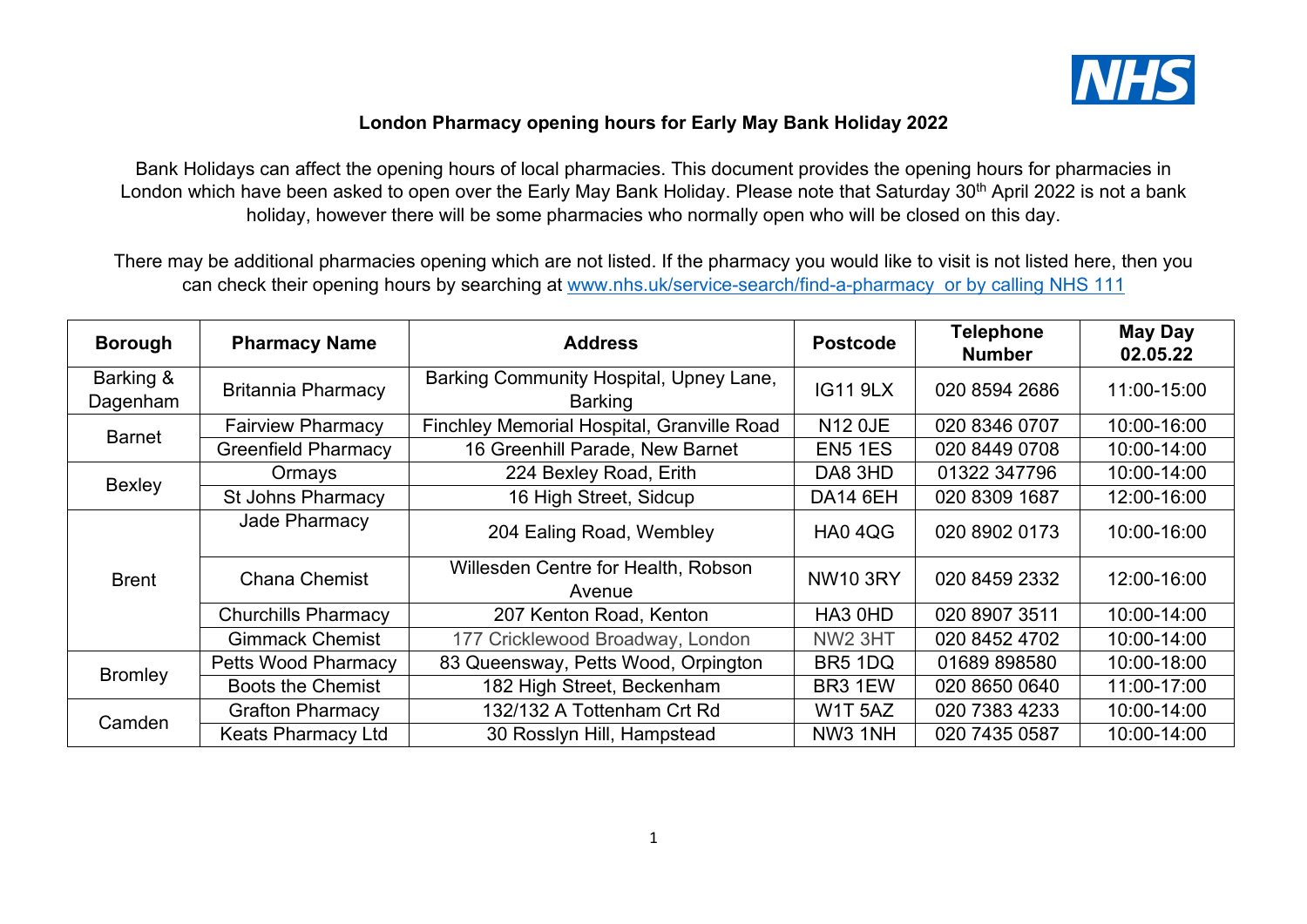

| <b>Borough</b>     | <b>Pharmacy Name</b>                                                                                                               | <b>Address</b>                               | <b>Postcode</b> | <b>Telephone</b><br><b>Number</b> | <b>May Day</b><br>02.05.22 |  |
|--------------------|------------------------------------------------------------------------------------------------------------------------------------|----------------------------------------------|-----------------|-----------------------------------|----------------------------|--|
|                    | There are no pharmacies opening as part of the rota open, however there are pharmacies open in the surrounding                     |                                              |                 |                                   |                            |  |
| City of London     | boroughs and there may also be pharmacies opening who are not part of the commissioned rota. These can be checked at<br>www.nhs.uk |                                              |                 |                                   |                            |  |
| Croydon            | <b>Mayday Community</b><br>Pharmacy                                                                                                | 514 London Road, Thornton Heath              | CR7 7HQ         | 020 8689 9345                     | 09:00-22:00                |  |
|                    | <b>Foxley Lane Pharmacy</b>                                                                                                        | 32 Foxley Lane, Purley                       | CR8 3EE         | 020 8668 6891                     | 10:00-14:00                |  |
|                    | Dougans Chemist                                                                                                                    | 114 Headley Drive, New Addington,<br>Croydon | CR0 0QF         | 01689 841251                      | 10:00-14:00                |  |
|                    | Larchwood Pharmacy                                                                                                                 | 215 Lower Addiscombe Rd, Croydon             | CR0 6RB         | 020 8654 1149                     | 10:00-14:00                |  |
|                    | <b>Jallas Chemist</b>                                                                                                              | 313 Horn Lane, Acton                         | <b>W3 0BU</b>   | 020 8992 6558                     | 10:00-14:00                |  |
| Ealing             | <b>Remedy Chemist</b>                                                                                                              | 83 Greenford Avenue, Hanwell                 | <b>W7 1LJ</b>   | 020 8567 2032                     | 10:00-14:00                |  |
|                    | <b>Elgon Chemist</b>                                                                                                               | 291 High Street, Ponders End, Enfield        | EN3 4DN         | 020 8805 5298                     | 10:00-16:00                |  |
| Enfield            | <b>Healthfare Pharmacy</b>                                                                                                         | 9 Coleman Parade, Southbury Road, Enfield    | EN1 1YY         | 020 8367 5456                     | 12:00-16:00                |  |
|                    | <b>Bees Dispensing</b><br>Chemist                                                                                                  | 172 Fore Street, Edmonton                    | <b>N18 2JB</b>  | 020 8807 3228                     | 10:00-14:00                |  |
| Greenwich          | <b>Dickinson Chemist</b>                                                                                                           | 130 Westmount Road, Eltham                   | SE9 1UT         | 020 8850 1350                     | 10:00-14:00                |  |
|                    | P.E.Logan                                                                                                                          | 209 Trafalgar Road, Greenwich                | <b>SE10 9EQ</b> | 020 8858 1073                     | 10:00-14:00                |  |
| Hackney            | <b>Bees Chemist</b>                                                                                                                | 261 Wick Road, Hackney                       | <b>E9 5DG</b>   | 020 8985 5265                     | 10:00-14:00                |  |
|                    | Dev's Chemist                                                                                                                      | 103a Dalston Lane, Dalston                   | <b>E8 1NH</b>   | 020 7249 8060                     | 10:00-14:00                |  |
| <b>Hammersmith</b> | Marcus Jones                                                                                                                       | 96 Old Oak Common Lane, East Acton           | W37DA           | 020 8743 3674                     | 10:00-14:00                |  |
| & Fulham           | Pharmacy                                                                                                                           |                                              |                 |                                   |                            |  |
|                    | <b>Fulham Pharmacy</b>                                                                                                             | 608 Fulham Road, Fulham                      | SW6 5RP         | 020 7736 4126                     | 10:00-14:00                |  |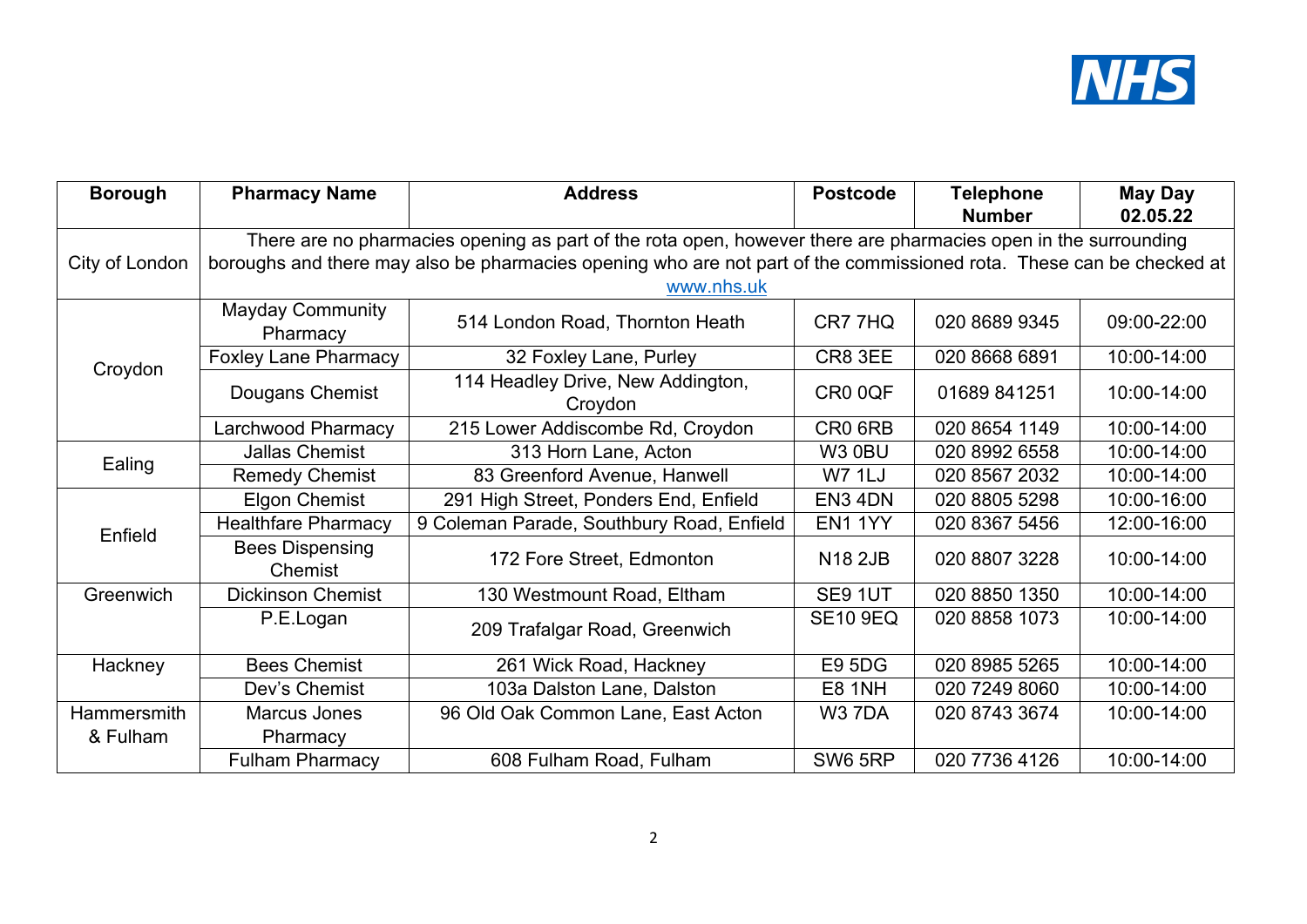

| <b>Borough</b> | <b>Pharmacy Name</b>       | <b>Address</b>                              | <b>Postcode</b> | <b>Telephone</b> | <b>May Day</b> |
|----------------|----------------------------|---------------------------------------------|-----------------|------------------|----------------|
|                |                            |                                             |                 | <b>Number</b>    | 02.05.22       |
| Haringey       | <b>Somerset Gardens</b>    | Somerset Gdns Fam Hth Ctr, 4 Creighton      | <b>N17 8NW</b>  | 020 8801 3539    | 10:00-14:00    |
|                | Pharmacy                   | Road, Tottenham                             |                 |                  |                |
| Harrow         | <b>Fairview Pharmacy</b>   | 293-295 Burnt Oak Broadway, Edgware         | HA8 5ED         | 020 8951 0542    | 12:00-16:00    |
|                | Gor @ Pinn Med             | 37 Love Lane, Pinner                        | HA5 3EE         | 020 8866 2710    | 10:00-14:00    |
|                | Centre                     |                                             |                 |                  |                |
|                | <b>KL Pharmacy</b>         | 190 Alexandra Avenue, Kenton                | <b>HA2 9BN</b>  | 020 8422 2563    | 10:00-14:00    |
| Havering       | Mim Pharmacy               | 118 North Street, Romford                   | <b>RM1 1DL</b>  | 01708 743341     | 11:00-15:00    |
|                | <b>Britcrown Pharmacy</b>  | 5 Balgores Lane, Gidea Park                 | <b>RM2 5JR</b>  | 01708 740587     | 10:00-14:00    |
| Hillingdon     | <b>Eastcote Pharmacy</b>   | 109-111 Field End Road, Eastcote            | <b>HA5 1QG</b>  | 020 8866 2572    | 10:00-14:00    |
| Hounslow       | <b>Riverside Pharmacy</b>  | Shrewsbury Walk, Isleworth                  | TW7 7DE         | 020 8560 2181    | 10:00-16:00    |
| Islington      | <b>Wellcare Pharmacy</b>   | 552 Holloway Road                           | <b>N7 6JP</b>   | 020 7263 3152    | 10:00-14:00    |
|                | <b>Caledonian Pharmacy</b> | 486a Caledonian Road                        | N7 9RP          | 020 7609 0798    | 10:00-14:00    |
| Kensington &   | <b>Golborne Pharmacy</b>   | 106 Golborne Road                           | <b>W10 5PS</b>  | 020 8969 8741    | 10:00-14:00    |
| Chelsea        | <b>Medicine Chest</b>      | 413-415 Kings Road                          | <b>SW10 0LR</b> | 020 7351 1142    | 10:00-14:00    |
| Kingston       | <b>Boots</b>               | 19 Victoria Rd, Surbiton, Surrey            | KT6 4JZ         | 020 8399 2715    | 10:00-16:00    |
| Lambeth        | <b>Vitelow Pharmacy</b>    | 26 Clapham Road, Clapham                    | SW9 0JG         | 020 7735 2730    | 12:00-16:00    |
| Lewisham       | <b>Rushey Green</b>        | The Primary Care Centre, Hawstead Road,     | SE6 4JH         | 020 7138 1790    | 10:00-14:00    |
|                | Pharmacy                   | London                                      |                 |                  |                |
| Merton         | <b>Tanna Pharmacy</b>      | 14 Southlodge Avenue, Mithcam               | CR4 1LU         | 020 8764 6107    | 10:00-14:00    |
| <b>Newham</b>  | <b>Britannia Pharmacy</b>  | 10 Prince Regent Lane, Plaistow             | E13 8QG         | 020 8471 3147    | 11:00-15:00    |
|                | <b>Salus Pharmacy</b>      | 42 Liberty Bridge Road, Olympic Park,       | <b>E20 1AS</b>  | 020 8555 3767    | 08:00-14:00    |
|                |                            | <b>Stratford</b>                            |                 |                  |                |
| Redbridge      | <b>Eden Pharmacy</b>       | 79-85 Goodmayes Road, Goodmayes             | IG3 9UB         | 020 8597 3477    | 11:00-15:00    |
|                | <b>Britannia Pharmacy</b>  | Loxford Polyclinic, 417 Ilford Lane, Ilford | IG1 2SN         | 020 8478 4347    | 11:00-15:00    |
| Richmond       | <b>K C Pharmacy</b>        | 23 Broad Street, Teddington                 | <b>TW11 8QZ</b> | 020 8977 1351    | 10:00-18:00    |